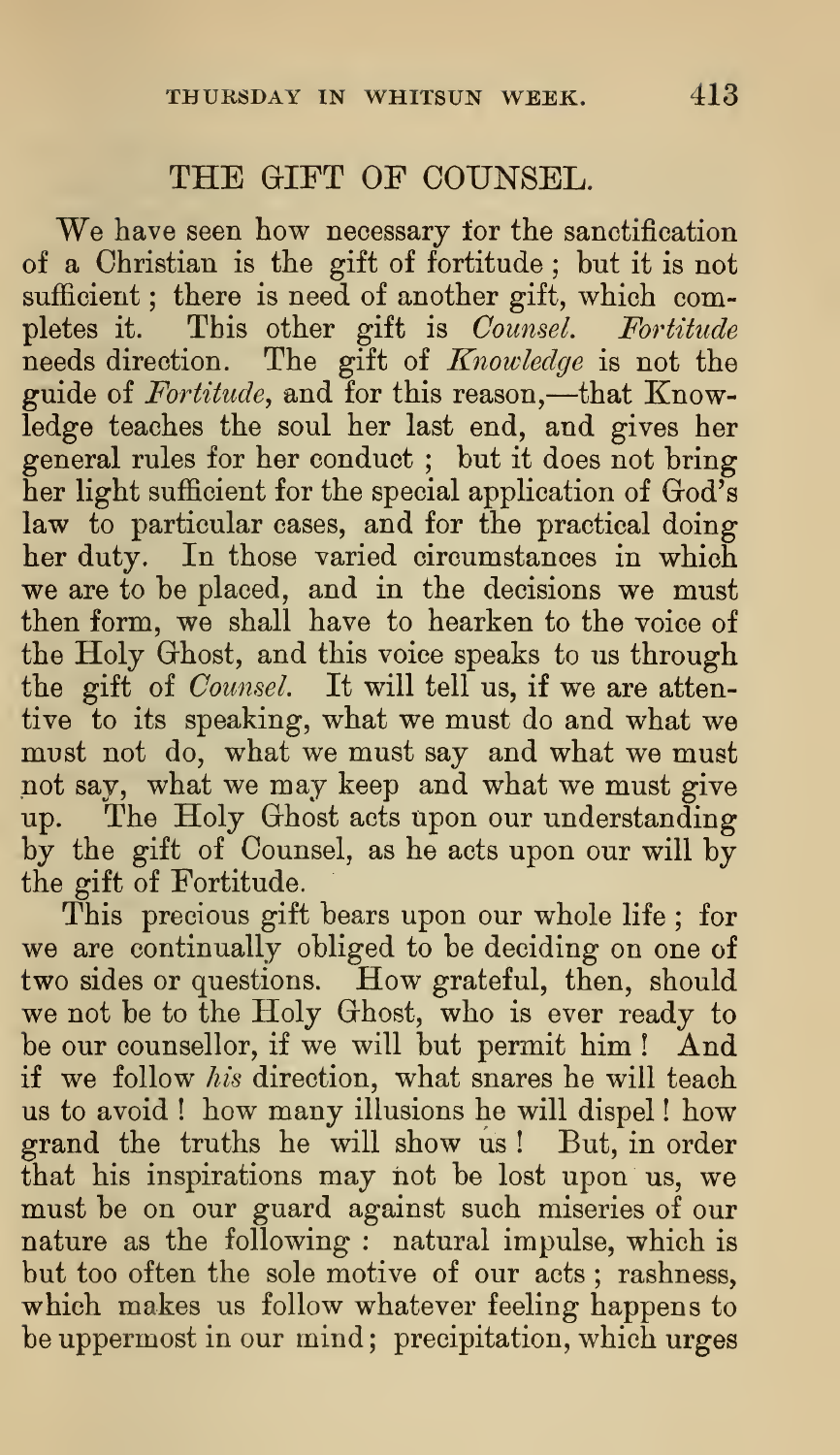us to judge or act, before we have seen both sides of the case; and lastly, indifference, which makes us decide at hap-hazard, out of a repugnance we have to take the trouble of examining what is the best course to pursue.

By the gift of Counsel, the Holy Ghost saves us from all these evils. He corrects the impetuosity, or, it may be, the apathy of our temperament.  $\tilde{H}e$ keeps the soul alive to what is true, and good, and conducive to her real interests. He introduces into the soul that virtue which completes and seasons every other,—we mean discretion, whereby the other virtues are harmonised and kept from extremes. Under the direction of the gift of Counsel, the Christian has nothing to fear ; the Holy Ghost takes the whole responsibility. What matters it, therefore, if the world find fault, or criticise, or express surprise, or be scandalised ? The world thinks itself wise ; but it has not the gift of Counsel. Hence, it often happens, that what is undertaken by its advice, results in the very opposite to what was intended. Was it not of the world that God spoke, when he said:  $My$ thoughts are not your thoughts, nor your ways my ways  $?^{1}$ 

Let us, then, with all the ardour of our hearts, desire this divine gift that will preserve us from the danger of being our own guides ; but let us remember, it will only dwell in us on the condition of our allowing it to be master. If the Holy Ghost sees that we are not led by worldly principles, and that we acknowledge our own weakness, he will be our Counsel ; if he find that we are wise in our own eyes, he will withdraw his light, and leave us to ourselves.

O Holy Spirit! we would not that thou shouldst ever abandon us. Sad experience has taught us how fraught with danger is all human prudence. Most